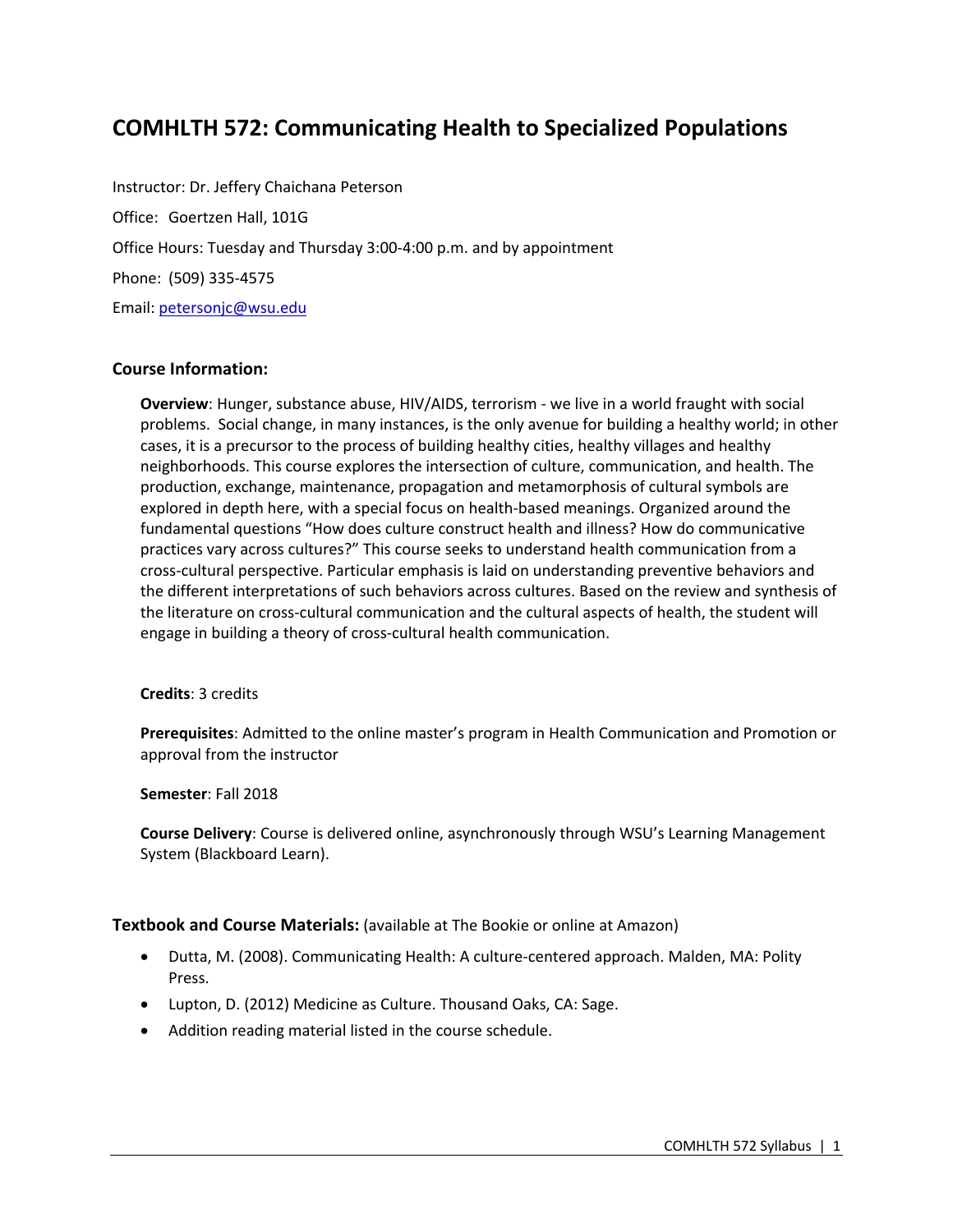## **Course Learning Outcomes and Assessment**

Students who complete COMHLTH 572 Communicating Health to Specialized Populations will explore the intersection of culture, communication and health. The production, exchange, maintenance, propagation and metamorphosis of cultural symbols are explored in depth, with special focus on healthbased meanings. Particular emphasis is laid on understanding preventive behaviors and the different interpretations of such behaviors across cultures. Based on the review and synthesis of the literatures on cross-cultural communication and the cultural aspects of health, the student will engage in building a theory of cross-cultural health communication. This course is integral to the online master's in health communication and promotion, and will appeal to students earning the degree as well as those interested in communicating health information to specialized and at-risk populations.

| <b>Student Learning Outcomes</b><br>for this course:<br>At the end of this course,<br>students should be able to:                     | <b>Course Topics/Dates</b><br>The following topics and dates<br>will address this outcome:                                                                                                   | <b>Evaluation of Outcomes:</b><br>This outcome will be evaluated primarily<br>by:                                                                                                                                                                                                                                                                                                                                                                                                                 |  |
|---------------------------------------------------------------------------------------------------------------------------------------|----------------------------------------------------------------------------------------------------------------------------------------------------------------------------------------------|---------------------------------------------------------------------------------------------------------------------------------------------------------------------------------------------------------------------------------------------------------------------------------------------------------------------------------------------------------------------------------------------------------------------------------------------------------------------------------------------------|--|
| Understand the role of<br>culture and communication in<br>the construction of health<br>meanings.                                     | Aug 20-Sep 16<br>• Overview of Health<br>Communication to<br><b>Specialized Populations</b><br>• Culture & Communication<br>• Health & Communication<br>• Culture in Health<br>Communication | Demonstrate knowledge of concepts<br>relevant to communicating health to<br>specialized populations.<br>Mini Assignment 1<br>$\bullet$<br>Discussion posts that synthesize<br>$\bullet$<br>information students have been<br>learning, apply information to<br>different settings or populations,<br>describe relevant examples of course<br>information, and/or engage with<br>various resources and respond.                                                                                    |  |
| Examine existing theories of<br>cross-cultural, development<br>and international<br>communication.                                    | Sep 17 - Oct 21<br>• Culture and Construction of<br>Health<br>• Culture and Structure<br>• Culture, Pain, and Suffering<br>• Culture, Health, and<br>Resistance<br>• Culture and Sexuality   | Effectively demonstrate the ability to<br>communicate about health with specialized<br>populations and stakeholders.<br>Related readings<br>$\bullet$<br>Mini Assignment 2<br>$\bullet$<br>Mini Assignment 3<br>$\bullet$<br>Discussion posts that synthesize<br>$\bullet$<br>information students have been<br>learning, apply information to<br>different settings or populations,<br>describe relevant examples of course<br>information, and/or engage with<br>various resources and respond. |  |
| Understand the relationship<br>between culture and health,<br>with particular emphasis on<br>the meanings of preventive<br>behaviors. | Oct 22 - Nov 18<br>• Religion, Spirituality, Health<br>• Culture and Decision Making<br>• Culture, Identity, and Health                                                                      | Ability to develop a research study that<br>examines how to effectively communicate<br>about a health topic to specialized<br>populations.<br>• Related readings                                                                                                                                                                                                                                                                                                                                  |  |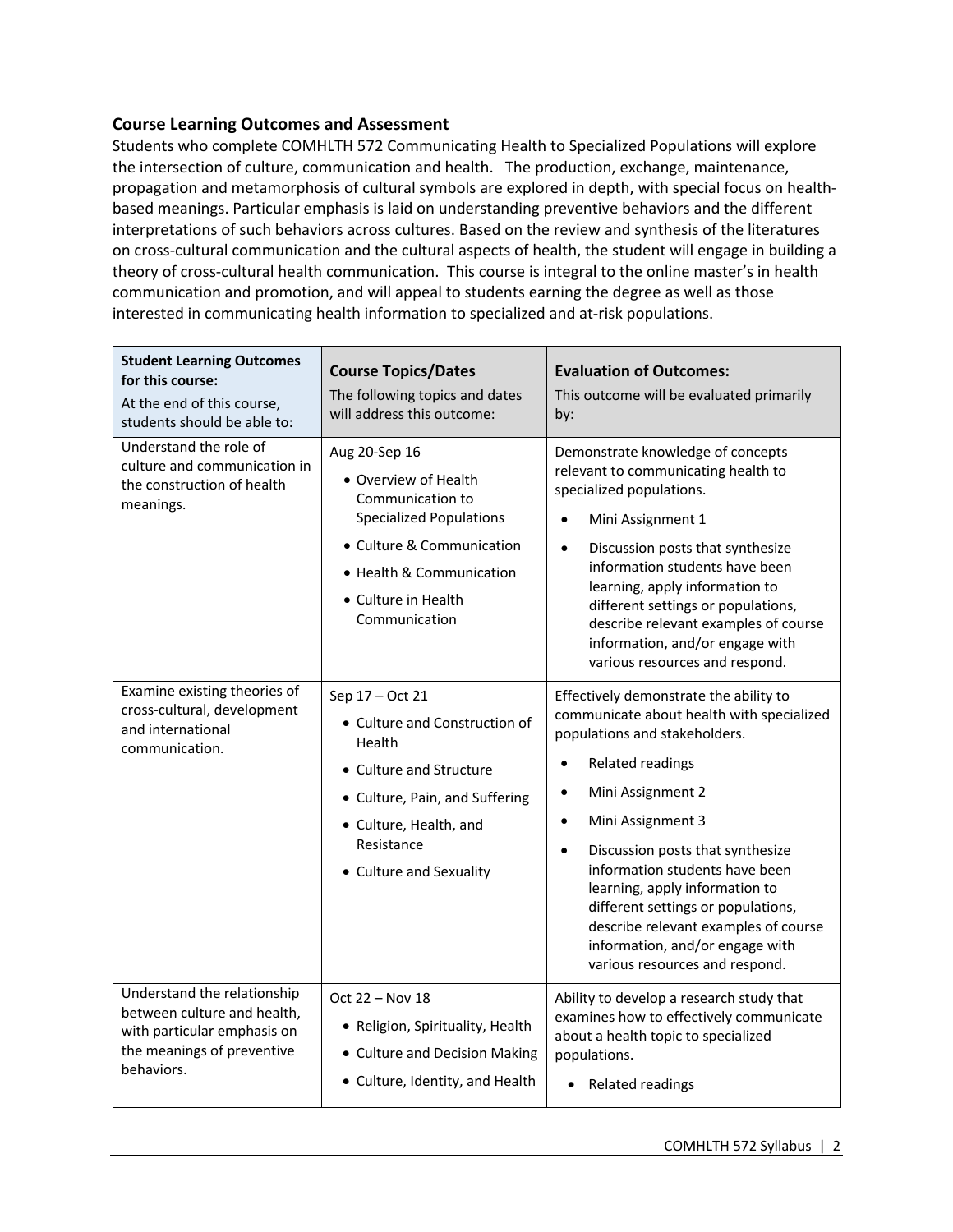|  | • Culture, Health Policy, and<br><b>Politics</b> | Mini Assignment 4<br>$\bullet$                                                                                                                                                                                                                                       |
|--|--------------------------------------------------|----------------------------------------------------------------------------------------------------------------------------------------------------------------------------------------------------------------------------------------------------------------------|
|  |                                                  | Mini Assignment 5<br>٠                                                                                                                                                                                                                                               |
|  |                                                  | Final Exam<br>$\bullet$                                                                                                                                                                                                                                              |
|  |                                                  | Research Paper<br>$\bullet$                                                                                                                                                                                                                                          |
|  |                                                  | Discussion posts that synthesize<br>$\bullet$<br>information students have been<br>learning, apply information to<br>different settings or populations,<br>describe relevant examples of course<br>information, and/or engage with<br>various resources and respond. |

## **Expectations for Student Effort**

For each hour of lecture equivalent, students should expect to have a minimum of six hours of work outside of class. Therefore, students should expect to devote 6-10 hours/week on course readings, lecture reviews, discussion posts and assignments.

# **Weekly Course Outline**

The readings are divided into two parts. The first part provides the foundation for culture, communication, and health. The second part provides substantive insights into the different content domains where culture interacts with issues of health.

| Week   | <b>Dates</b> | <b>Topic</b>                                                            | Tasks                                                                                                                                                                                                                                                                                                                                                                                                                                                                                                                |
|--------|--------------|-------------------------------------------------------------------------|----------------------------------------------------------------------------------------------------------------------------------------------------------------------------------------------------------------------------------------------------------------------------------------------------------------------------------------------------------------------------------------------------------------------------------------------------------------------------------------------------------------------|
| Week 1 | Aug 20-26    | Overview of<br>Health<br>Communication<br>to Specialized<br>Populations | Things to discuss: what are your basic assumptions of<br>Health, Communication, and Culture?<br>Critical health communication (why and for<br>whose benefit, not just how)<br>Process versus message based approaches<br>(reception of messages, not just the creation of<br>them)<br>Qualitative and discursive approaches<br>Applied versus "theoretical" approaches<br>Formative research versus design,<br>٠<br>implementation, evaluation, and dissemination.<br>Psychological versus anthropological tradition |
| Week 2 | Aug 27-Sep 2 | Culture &<br>Communication                                              | Readings:<br>Martin, J.N., & Nakayama, T. (2014). Thinking dialectically<br>about culture and communication. In M.K. Asante,                                                                                                                                                                                                                                                                                                                                                                                         |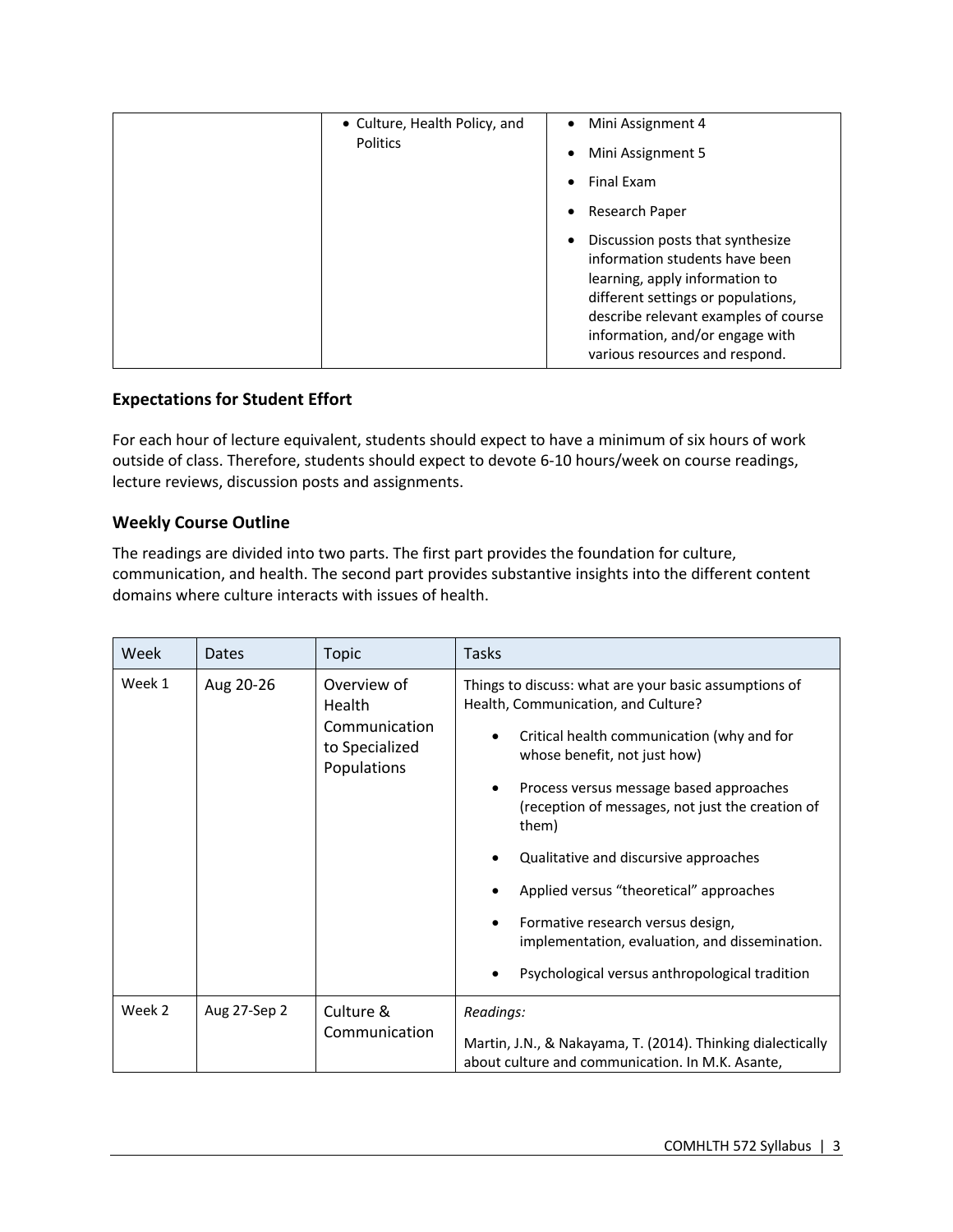|        |            |                   | Y.Miike, and A.J. Yin's (Eds) The Global Intercultural<br>Reader (pp.190-210). New York: Routledge.                                                                                                                                                                                                       |
|--------|------------|-------------------|-----------------------------------------------------------------------------------------------------------------------------------------------------------------------------------------------------------------------------------------------------------------------------------------------------------|
|        |            |                   | Hall, B.J. (2014). Theories of culture and communication.<br>In M.K. Asante, Y.Miike, and A.J. Yin's (Eds) The Global<br>Intercultural Reader (pp.58-75). New York: Routledge.                                                                                                                            |
|        |            |                   | Kim, Y.Y. (2005). Inquiry in Intercultural and Development<br>Communication. Journal of Communication, September,<br>554-577.                                                                                                                                                                             |
| Week 3 | Sep 3-9    | Health &          | Readings:                                                                                                                                                                                                                                                                                                 |
|        |            | Communication     | Dutta, M.J. & Zoller, H.M. (2008). Theoretical<br>foundations: Interpretive, critical, and cultural<br>approaches to health communication. In H.M. Zoller &<br>M.J. Dutta's (Eds). Emerging Perspectives in Health<br>Communication: Meaning, Culture, and Power (pp. 1-28).<br>New York: Routledge.      |
|        |            |                   | Murphy, A.G., Eisenberg, E.M., Wears, R. & S.J. Perry<br>(2008). Contested streams of action: Power and<br>deference in emergency medicine. In H.M. Zoller & M.J.<br>Dutta's (Eds). Emerging Perspectives in Health<br>Communication: Meaning, Culture, and Power (pp. 275-<br>292). New York: Routledge. |
|        |            |                   | Sharf, B., Haidet, P. & T.L. Kroll (2005). "I want you to put<br>me in the grave with all my limbs": The meaning of active<br>health participation. In E. Berlin Ray's (Ed). Health<br>Communication in Practice: A Case Study Approach (pp.<br>39-52). Mahwah, NJ: Lawrence Erlbaum.                     |
|        |            |                   | Witte, K. (2005). Journey of life: A radio soap opera on<br>family planning in Ethiopia. In E. Berlin Ray's (Ed). Health<br>Communication in Practice: A Case Study Approach (pp.<br>347-356). Mahwah, NJ: Lawrence Erlbaum.                                                                              |
| Week 4 | Sep 10--16 | Culture in Health | Readings:                                                                                                                                                                                                                                                                                                 |
|        |            | Communication     | Kreuter, M.W., & McClure, S. (2004). The role of culture in<br>health communication. Annual Review of Public Health,<br>25, 439-455.                                                                                                                                                                      |
|        |            |                   | Dutta, M.J. (2008). Communicating Health                                                                                                                                                                                                                                                                  |
|        |            |                   | Chapter 1 Culture in Health Communication (pp. 17-<br>43)                                                                                                                                                                                                                                                 |
|        |            |                   | Chapter 2 the culture-centered approach (pp. 44-68)<br>٠                                                                                                                                                                                                                                                  |
|        |            |                   | Chapter 3 Theoretical approaches to the study of<br>culture (pp. 69-89)                                                                                                                                                                                                                                   |
|        |            |                   | Villagran, M., Collins, D., & Garcia, S. (2008). Voces de Las<br>Colonias: Dialectical tensions about control and cultural                                                                                                                                                                                |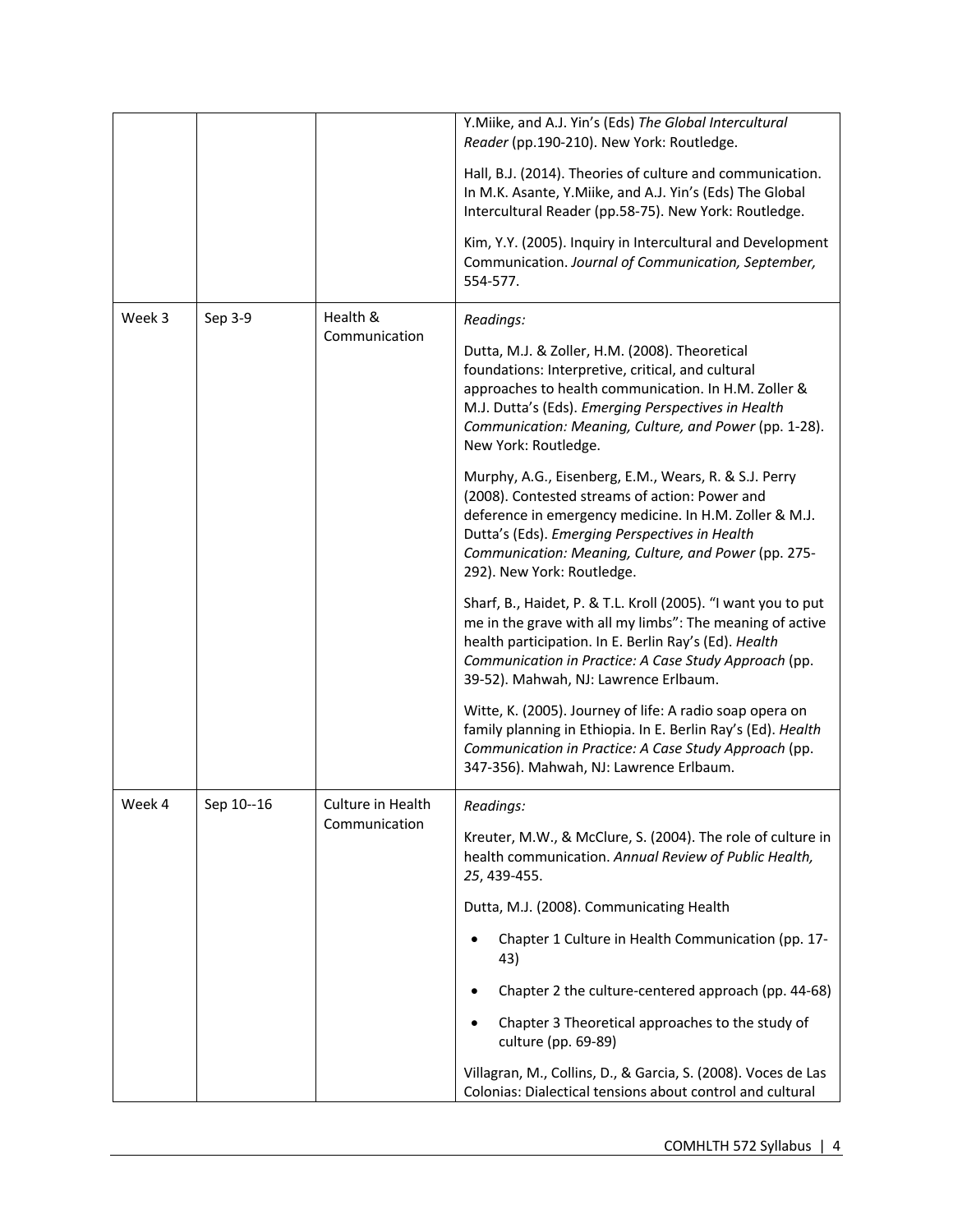|           |                                             |                    | identification in Latinas' communication about cancer. In<br>H.M. Zoller and M. Dutta's (Eds.) Emerging Perspectives in<br>Health Communication: meaning, culture, and power (pp.<br>203-223). New York: Routledge.                                                                                                                                    |
|-----------|---------------------------------------------|--------------------|--------------------------------------------------------------------------------------------------------------------------------------------------------------------------------------------------------------------------------------------------------------------------------------------------------------------------------------------------------|
| Week 5    | Culture and<br>Sep 17-23<br>Construction of |                    | Readings:                                                                                                                                                                                                                                                                                                                                              |
|           |                                             | Health             | Lupton, D. (2012). Theoretical perspectives on medicine<br>and society. In D. Lupton, Medicine as culture (pp. 1-19).<br>Thousand Oaks, CA: Sage.                                                                                                                                                                                                      |
|           |                                             |                    | Lupton, D. (2012). The body in medicine. In D. Lupton,<br>Medicine as culture (pp. 20-50). Thousand Oaks, CA:<br>Sage.                                                                                                                                                                                                                                 |
|           |                                             |                    | Hodge, d., Limb, G., & Cross, T. (2009). Moving from<br>colonization toward balance and harmony: A Native<br>American perspective on wellness. Social Work, 54, 211-<br>219.                                                                                                                                                                           |
|           |                                             |                    | Koenig, C.J., Dutta, M.J., Kandula, N., & Palaniappan, L.<br>(2012). "All of those things we don't eat": A culture-<br>centered approach to dietary health meanings for Asians<br>living in the United States. Health Communication, 27,<br>818-828.                                                                                                   |
| Week 6    | Sep 24-30                                   | Culture and        | Readings:                                                                                                                                                                                                                                                                                                                                              |
| Structure |                                             |                    | Dutta-Bergman, M. (2004). Poverty, structural barriers,<br>and health: A Santali narrative of health communication.<br>Qualitative Health Research, 14, 1-16.                                                                                                                                                                                          |
|           |                                             |                    | Ochoa Camacho, E., Yep, G.A., Gomez, P.Y., & Velez, E.<br>(2008). El Poder y la Fuerza de la Pasion: Toward a model<br>of HIV/AIDS education and service delivery from the<br>"bottom up." In H.M. Zoller and M. Dutta's (Eds.)<br>Emerging Perspectives in Health Communication:<br>meaning, culture, and power (pp. 224-243). New York:<br>Routledge |
|           |                                             |                    | Frank, J. W., Moore, R. S., & Ames, G. M. (2000).<br>Historical and cultural roots of drinking problems among<br>American Indians. American Journal of Public Health,<br>90(3), 344-352.                                                                                                                                                               |
|           |                                             |                    | Thorburn, S., Kue, J., Levy Keon, K., & Lo, P. (2012).<br>Medical mistrust and discrimination in health care: A<br>qualitative study of Hmong women and men. Journal of<br>Community Health, 37, 822-829.                                                                                                                                              |
| Week 7    | Oct 1-7                                     | Culture, Pain, and | Readings:                                                                                                                                                                                                                                                                                                                                              |
|           |                                             | Suffering          | Lupton, D. (2012). The lay perspectives on illness and<br>disease. In D. Lupton, Medicine as culture. Thousand<br>Oaks, CA: Sage.                                                                                                                                                                                                                      |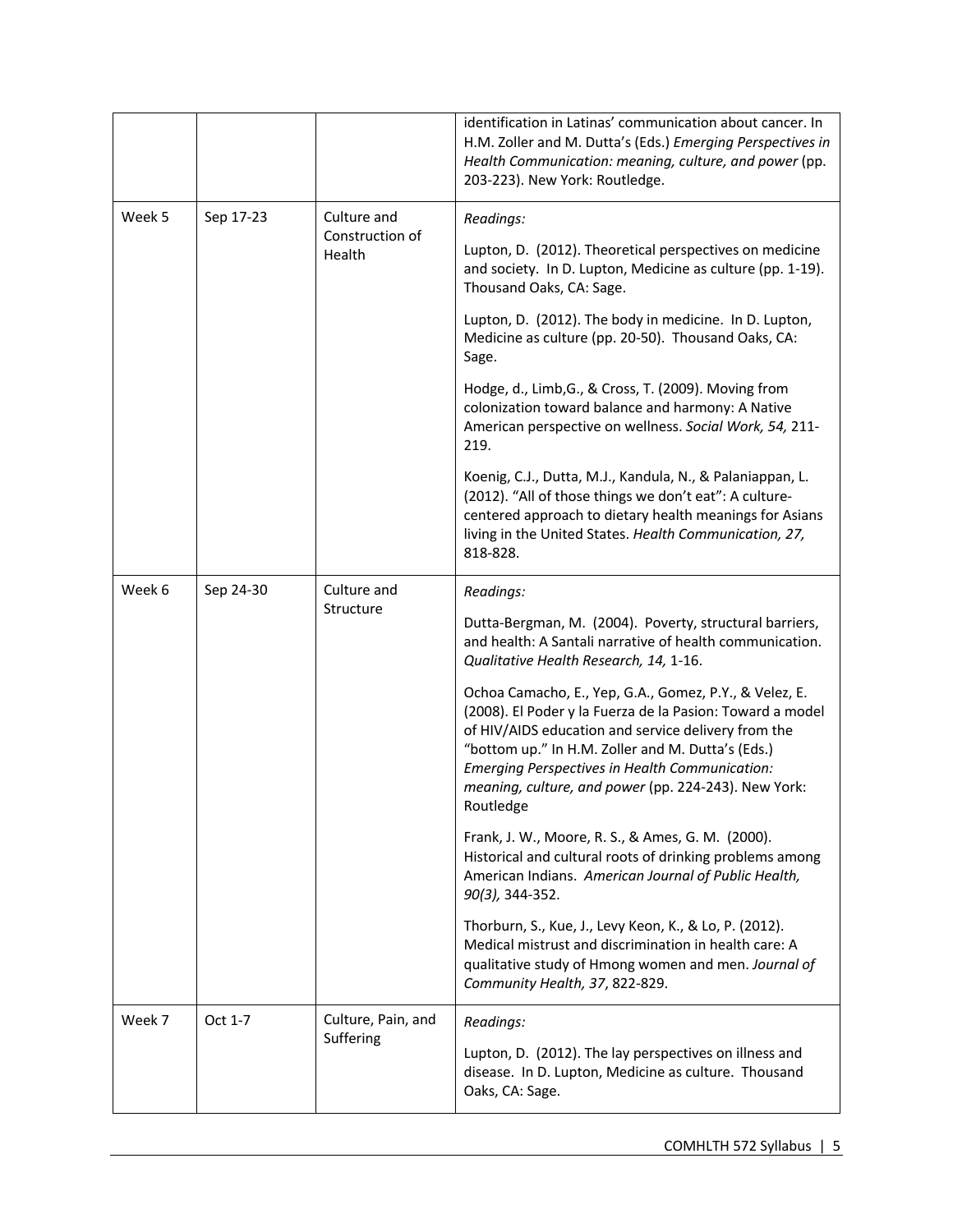|        |           |                                    | Dickson, G., & Kim, J. (2003). Reconstructing a meaning<br>of pain: Older Korean American women's experiences<br>with the pain of osteoarthritis. Qualitative Health<br>Research, 13, 675-688.<br>Finnstrom, B., & Soderhamn, O. (2006). Conceptions of<br>pain among Somali women. Journal of Advanced Nursing,<br>54, 418-425.<br>Koffman, J., Morgan, M., & Higginson, I.J. (2008). Cultural<br>meanings of pain: A qualitative study of Black Caribbean<br>and White British patients with advanced cancer.<br>Palliative Medicine, 22, 350-359. |
|--------|-----------|------------------------------------|------------------------------------------------------------------------------------------------------------------------------------------------------------------------------------------------------------------------------------------------------------------------------------------------------------------------------------------------------------------------------------------------------------------------------------------------------------------------------------------------------------------------------------------------------|
| Week 8 | Oct 8-14  | Culture, Health,<br>and Resistance | Readings:<br>Lupton, D. (2012). Power relations and the medical<br>encounter. In D. Lupton, Medicine as culture (pp. 105-<br>136). Thousand Oaks, CA: Sage.                                                                                                                                                                                                                                                                                                                                                                                          |
|        |           |                                    | Cripe, E.T. (2008). Supporting breastfeeding(?): Nursing<br>mothers' resistance to and accommodation of medical<br>and social discourses. In H.M. Zoller and M. Dutta's (Eds.)<br>Emerging Perspectives in Health Communication:<br>meaning, culture, and power (pp. 63-84). New York:<br>Routledge.                                                                                                                                                                                                                                                 |
|        |           |                                    | Mallory, C., & Stern, P. (2000). Awakening as a change<br>process among women at risk for HIV who engage in<br>survival sex. Qualitative Health Research, 10, 581-594.                                                                                                                                                                                                                                                                                                                                                                               |
|        |           |                                    | Martyn, K. K., & Hutchinson, S. A. (2001). Low-income<br>African American adolescents who avoid pregnancy:<br>Tough girls who rewrite negative scripts. Qualitative<br>Health Research, 11, 238-256.                                                                                                                                                                                                                                                                                                                                                 |
| Week 9 | Oct 15-21 | Culture and                        | Readings:                                                                                                                                                                                                                                                                                                                                                                                                                                                                                                                                            |
|        |           | Sexuality                          | Lupton, D. (2012). Feminisms and medicine. In D.<br>Lupton, Medicine as culture (pp. 137-165). Thousand<br>Oaks, CA: Sage.                                                                                                                                                                                                                                                                                                                                                                                                                           |
|        |           |                                    | Sharpe, T. (2001). Sex-for-crack-cocaine exchange, poor<br>Black women, and pregnancy. Qualitative Health<br>Research, 11, 612-630.                                                                                                                                                                                                                                                                                                                                                                                                                  |
|        |           |                                    | Bayer, A.M., Tsui, A.O., & Hinding, M.J. (2010).<br>Constrained choices: adolescents speak about sexuality in<br>Peru. Culture, Health, & Sexuality, 12, 771-782.                                                                                                                                                                                                                                                                                                                                                                                    |
|        |           |                                    | Fiddian-Green, A., Gubrium, A., & Peterson, J.C. (under<br>review 7/19/15). Puerto                                                                                                                                                                                                                                                                                                                                                                                                                                                                   |
|        |           |                                    | Rican Latina youth coming out to talk about sexuality and<br>identity. Health Communication.                                                                                                                                                                                                                                                                                                                                                                                                                                                         |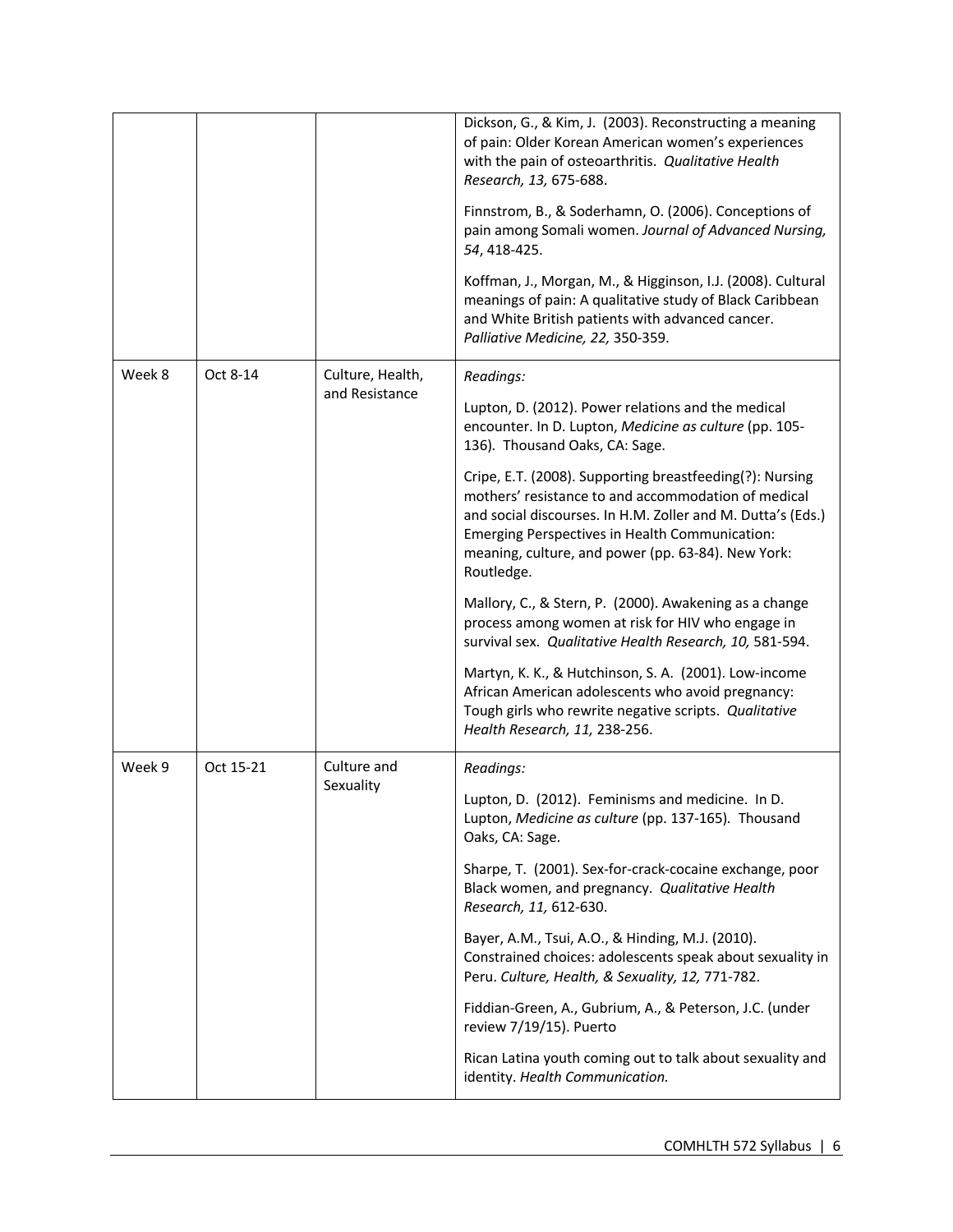| Week 10 | Oct 22-28              | Religion,            | Readings:                                                                                                                                                                                                                                                                    |  |
|---------|------------------------|----------------------|------------------------------------------------------------------------------------------------------------------------------------------------------------------------------------------------------------------------------------------------------------------------------|--|
|         |                        | Spirituality, Health | Abrums, M. (2000). "Jesus will fix it after awhile":<br>meanings and health. Social Science & Medicine, 50, 89-<br>105.                                                                                                                                                      |  |
|         |                        |                      | Yehya, N.A., & Dutta, M.J. (2010). Health, religion, and<br>meaning: A culture-centered study of Druze women.<br>Qualitative Health Research, 20, 845-858.                                                                                                                   |  |
|         |                        |                      | Yick, A.G. (2008). A meta-synthesis of qualitative findings<br>on the role of spirituality and religiosity among culturally<br>diverse domestic violence survivors. Qualitative Health<br>Research, 18, 1289-1306.                                                           |  |
|         |                        |                      | Ypinizar, V.A., & Margolis, S.A. (2006). Delivering<br>culturally sensitive care: The perceptions of older Arabian<br>Gulf Arabs concerning religion, health, and disease.<br>Qualitative Health Research, 16, 773-787.                                                      |  |
| Week 11 | Oct 29-Nov 4           | Culture and          | Readings:                                                                                                                                                                                                                                                                    |  |
|         | <b>Decision Making</b> |                      | Schouten, B. & Meeuwesen, L. (2006). Cultural<br>differences in medical communication; A review of the<br>literature. Patient Education and Counseling, 64, 21-34.                                                                                                           |  |
|         |                        |                      | Chang, L, & Basnyat, I. (2015). Negotiating biomedical and<br>traditional Chinese medicine treatments among elderly<br>Chinese Singaporean women. Qualitative Health<br>Research, 25, 241-252.                                                                               |  |
|         |                        |                      | Coleman-Brueckheimer, K., Spitzer, J., & Koffman, J.<br>(2009). Involvement of Rabbinic and communal<br>authorities in decision-making by Haredi Jews in the UK<br>with breast cancer: An interpretive phenomenological<br>analysis. Social Science & Medicine, 68, 323-333. |  |
|         |                        |                      | Jessri, M., Farmer, A.P., & Olson, K. (2013). Exploring<br>Middle-Eastern mothers' perceptions and experiences of<br>breastfeeding in Canada: An ethnographic study.<br>Maternal and Child Nutrition, 9, 41-56.                                                              |  |
| Week 12 | Nov 5-11               | Culture, Identity,   | Readings:                                                                                                                                                                                                                                                                    |  |
|         | and Health             |                      | Dervin, F. (2012). Cultural identity, representation, and<br>othering. In J. Jackson's (Ed.) The Routledge Handbook of<br>Language and Intercultural Communication. (pp. 180-<br>194). New York: Routledge.                                                                  |  |
|         |                        |                      | Beiser, M., & Hou, F. (2006). Ethnic identity, resettlement<br>stress and depressive affect among Southeast Asian<br>refugees in Canada. Social Science & Medicine, 63, 137-<br>150.                                                                                         |  |
|         |                        |                      | Garroutte E.M., Kunovich R.M., Jacobsen C., et al., (2004).<br>"Patient satisfaction and ethnic identity among American                                                                                                                                                      |  |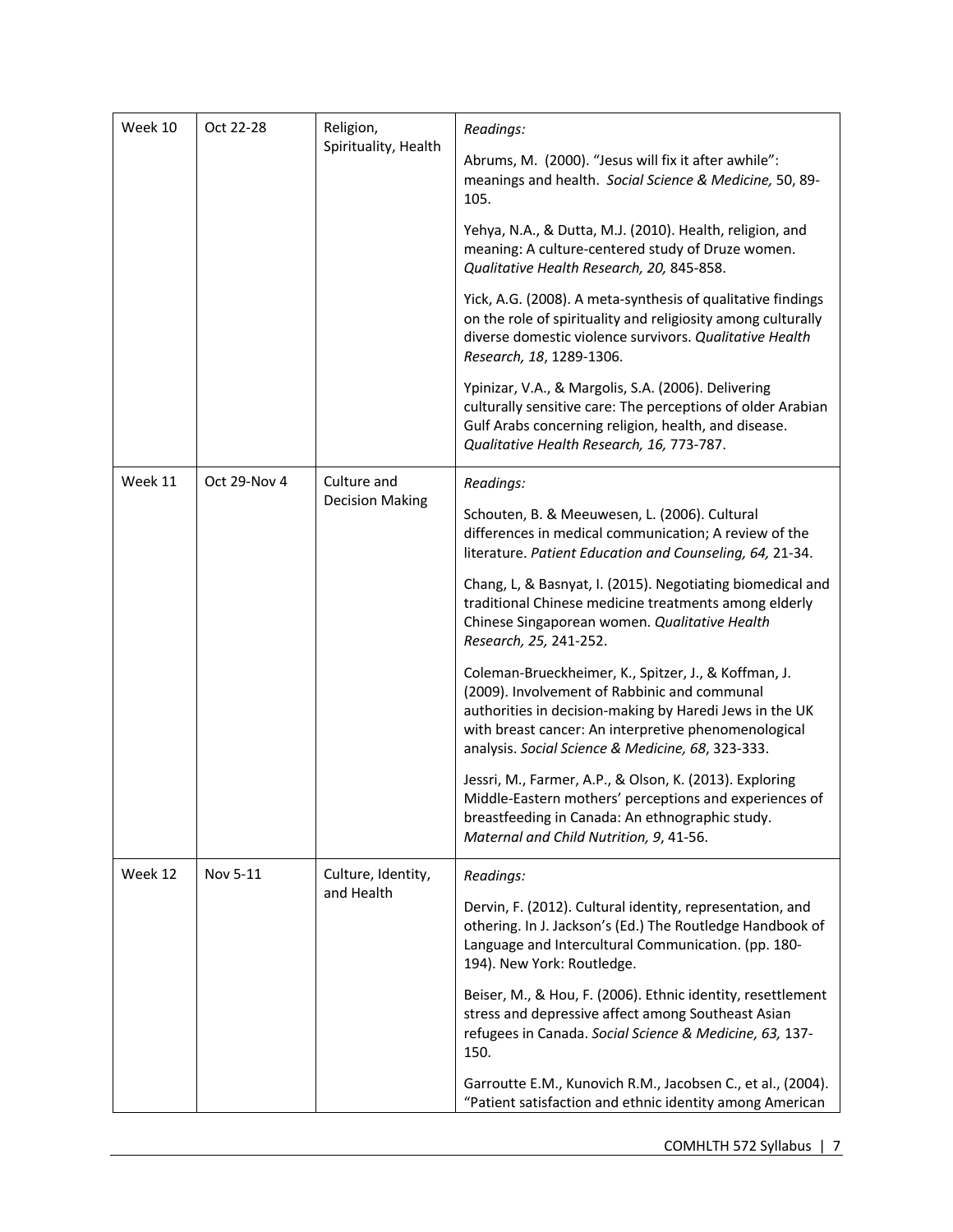| Week 13               | Nov 12-18    | Culture, Health      | Indian older adults," Social Science & Medicine 59, 2233-<br>44.<br>Braun, V. (2008). "She'll be right"? National identity<br>explanations for poor health statistics in Aotearoa/New<br>Zealand. Social Science & Medicine, 67, 1817-1825.<br>Readings: |
|-----------------------|--------------|----------------------|----------------------------------------------------------------------------------------------------------------------------------------------------------------------------------------------------------------------------------------------------------|
|                       |              | Policy, and Politics | Peterson, J.C., & Lee, S. (submitted). The "Whitening" of<br>Methamphetamine Use in America. Health<br>Communication.                                                                                                                                    |
|                       |              |                      | Kamler, E.M. (2013). Negotiating narratives of human<br>trafficking: NGOs, communication and the power of<br>culture. Journal of Intercultural Communication Research,<br>42, 73-90.                                                                     |
|                       |              |                      | Murphy, P. (2001). Framing the nicotine debate: A<br>cultural approach to risk. Health Communication, 13, 119-<br>140.                                                                                                                                   |
|                       |              |                      | Chay-Nemeth, C. (1998). Demystifying AIDS in Thailand: A<br>dialectical analysis of the Thai sex industry. Journal of<br>Health Communication, 3, 217-231.                                                                                               |
| Fall Break Nov 19-25  |              |                      |                                                                                                                                                                                                                                                          |
| Week 14               | Nov 26-Dec 2 | n/a                  | <b>Final Exam</b>                                                                                                                                                                                                                                        |
| Dead<br>Week          | Dec 3-9      | n/a                  | <b>Final Paper Due</b>                                                                                                                                                                                                                                   |
| <b>Finals</b><br>Week | Dec 10-16    | n/a                  | Course wrap-ups                                                                                                                                                                                                                                          |

# **Important Dates & Deadlines**

Reference WSU Academic Calendar for a comprehensive list of dates.

| Mon, Aug 20  | First day of instruction               |
|--------------|----------------------------------------|
| Mon, Sep 3   | Labor Day - all university holiday     |
| Mon, Nov 12  | Veteran's Day - all university holiday |
| Tues, Dec 18 | Final grade submissions dues           |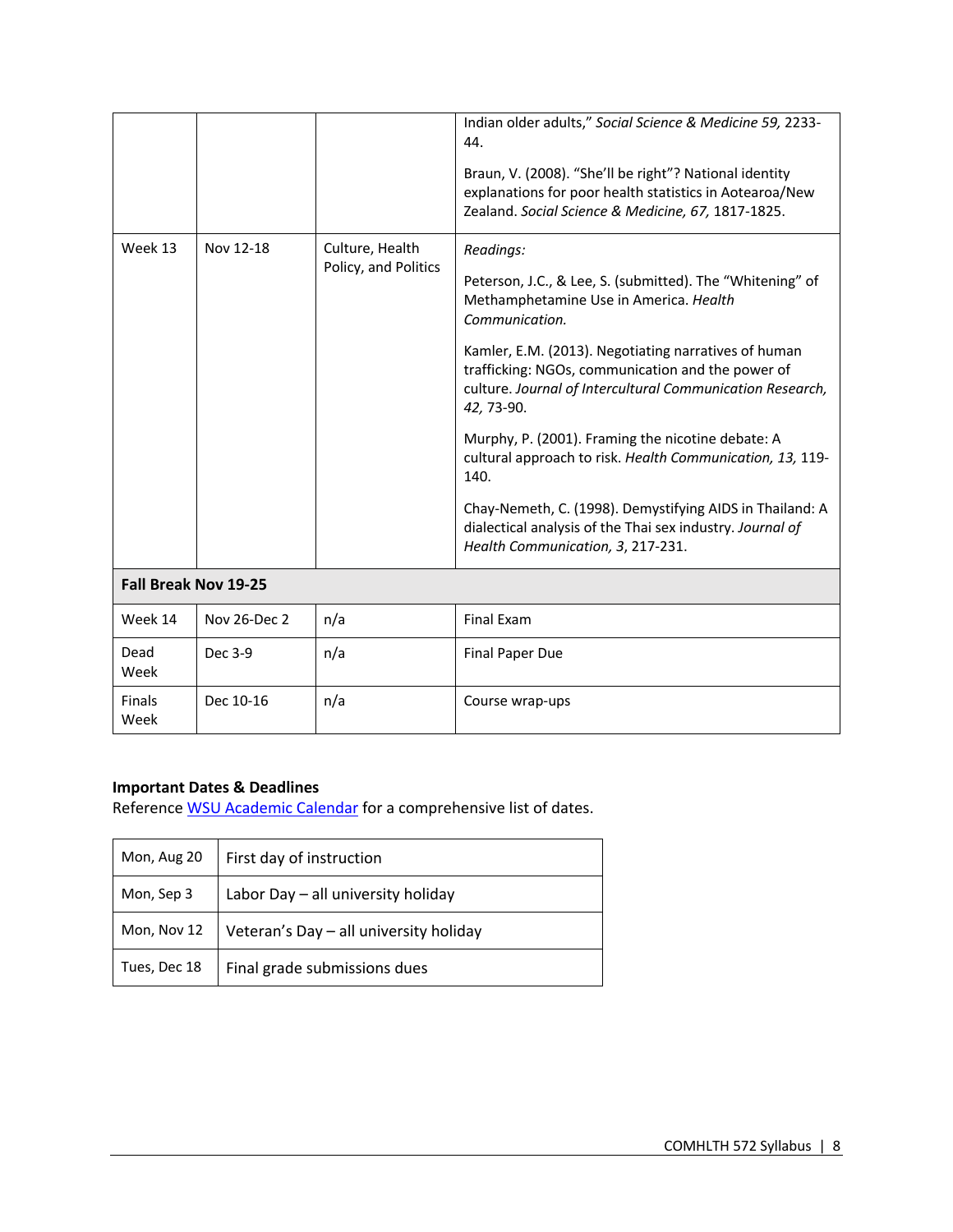## **Course Assignments**

All due date times are by **9:00 PM Pacific Standard Time** on the date listed.

| <b>Assignment Title</b>         | <b>Points</b> | <b>Due Date</b>  |
|---------------------------------|---------------|------------------|
| Discussion Board Post 1         | 1.5           | Aug 26           |
| <b>Discussion Board Post 2</b>  | 1.5           | Sep 2            |
| <b>Discussion Board Post 3</b>  | 1.5           | Sep 9            |
| Discussion Board Post 4         | 1.5           | Sep 16           |
| <b>Discussion Board Post 5</b>  | 1.5           | Sep 23           |
| Discussion Board Post 6         | 1.5           | Sep 30           |
| <b>Discussion Board Post 7</b>  | 1.5           | Oct 7            |
| <b>Discussion Board Post 8</b>  | 1.5           | Oct 14           |
| Discussion Board Post 9         | 1.5           | Oct 21           |
| Discussion Board Post 10        | 1.5           | Oct 28           |
| <b>Discussion Board Post 11</b> | 1.5           | Nov <sub>4</sub> |
| Discussion Board Post 12        | 1.5           | <b>Nov 11</b>    |
| <b>Discussion Board Post 13</b> | 2.0           | <b>Nov 18</b>    |
| Mini Assignment 1               | 5             | Sep 2            |
| Mini Assignment 2               | 5             | Sep 23           |
| Mini Assignment 3               | 5             | Oct 14           |
| Mini Assignment 4               | 5             | Nov <sub>4</sub> |
| Mini Assignment 5               | 5             | Nov 18           |
| <b>Final Exam</b>               | 25            | Dec <sub>2</sub> |
| Research Paper                  | 30            | Dec 9            |
| <b>Total points</b>             | 100 pts       |                  |

**Discussion Forums**: Students are expected to participate in class discussion via discussion forums. Each week students will be asked to discuss 3 aspects of the reading on the forum, include one question for discussion and one piece of additional relevant materials to guide and provoke discussion. The forum post must be completed by the date and time specified. No late posts will be accepted.

**Mini Assignments:** During the course, students will complete 5 mini-assignments. These assignments will provide an opportunity to relate the lessons and theories learned in the course to an applied context. The purpose is to help students recognize the issues in health communication with specialized populations. Additional information on the assignments will be provided during the course and on Blackboard.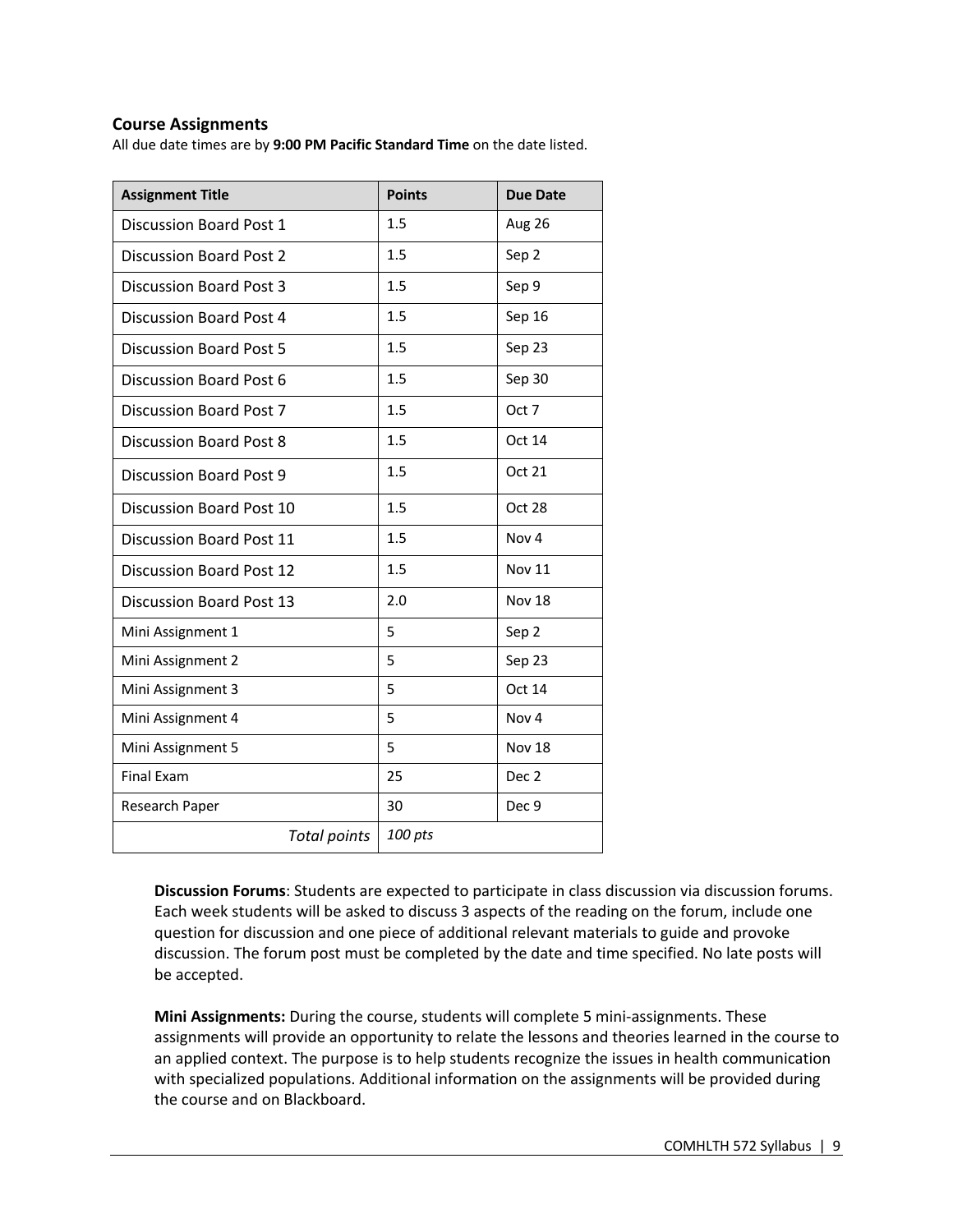**Research Paper:** Students are required to complete a research paper. The research paper will address a relevant issue related to culture, health, and communication and will build upon the proposal, implementing the methodology laid out in the proposal, reporting results and discussing them. For instance, you may want to conduct ethnographic interviews with a cultural community on the issue of the "meanings" of some health issue. Or you may conduct a textual analysis (content, thematic, or discourse analysis) of a health topic that involves the concept of "culture." The end product is a high-quality paper.

**Final Examination:** A final essay will test your ability to compare, analyze, synthesize and apply the content discussed in the course. The emphasis here will be on your ability to effectively demonstrate your understanding of the current knowledge of cultural issues in the construction of health, disease, and medicine.

## **Grading**

Students will have a clear set of evaluation criteria for each specific assignment. Each rubric will involve content criteria (your product adhering to conventions discussed in class), organization criteria (your product organized in a way that reaches the intended audience), and grammar criteria (your product being free of grammatical errors).

| Content                  | <b>Points</b> |
|--------------------------|---------------|
| <b>Discussion Forums</b> | 20 points     |
| Mini Assignments         | 25 points     |
| Research Paper           | 30 points     |
| <b>Final Exam</b>        | 25 points     |
| <b>Total</b>             | 100 points    |

| Grade | <b>Points</b> | Grade | <b>Points</b> |
|-------|---------------|-------|---------------|
| Α     | 93-100%       |       | 73-76%        |
| A-    | 90-92%        | $C -$ | 70-72%        |
| $B+$  | 87-89%        | D+    | 67-69%        |
| B     | 83-86%        | D     | 60-66%        |
| B-    | 80-82%        | F     | 0-59%         |
| $C+$  | 77-79%        |       |               |

If a grade falls into a non-specified range (e.g. 89.5% or 89.2%), the grade will be rounded to the closest whole number. Therefore, if a grade was 89.5%, the student would receive an A-; if the grade as 89.2% the student would receive a B+.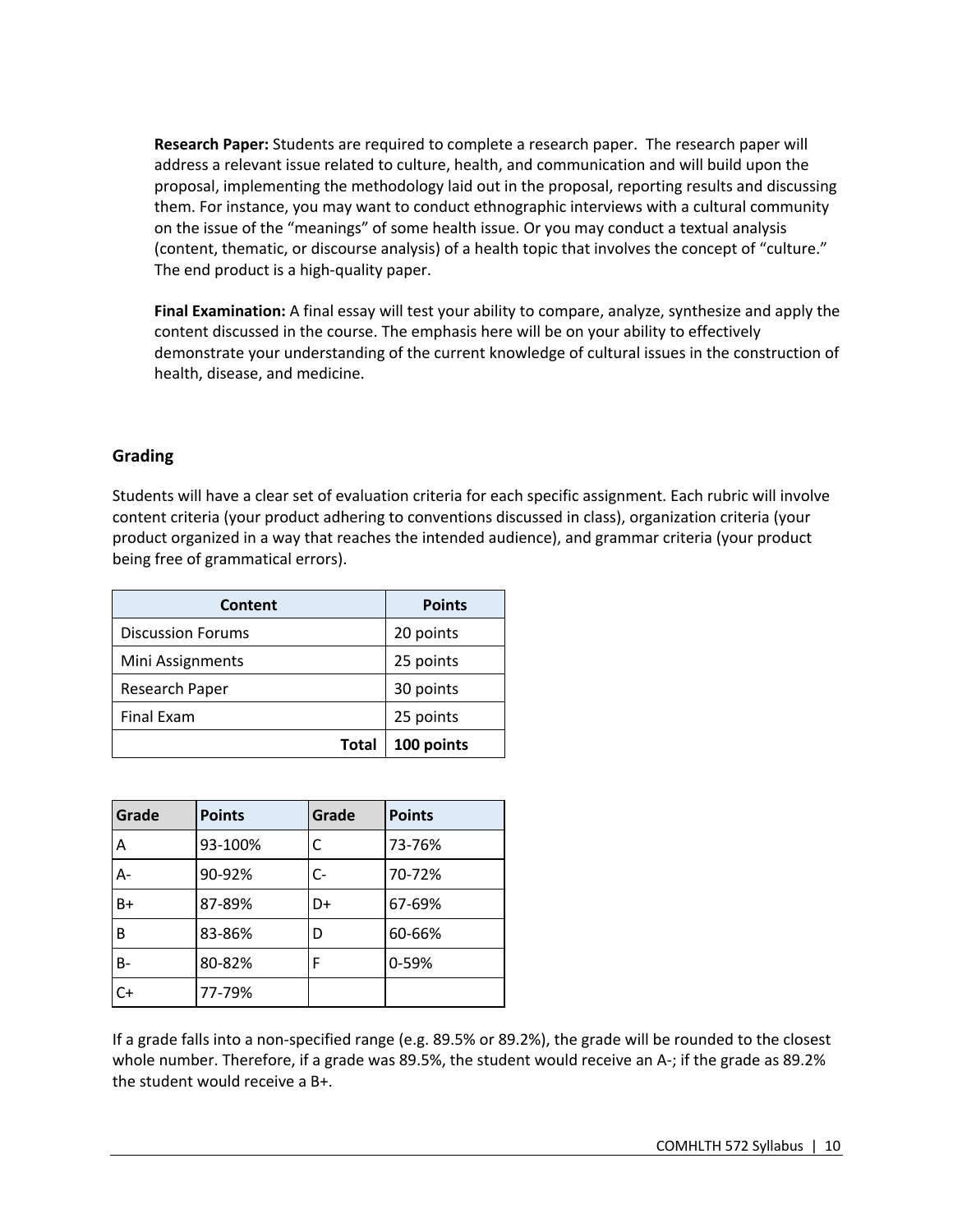## **Critical Policies & Procedures**

## **Academic Integrity Statement**

Washington State University, a community dedicated to the advancement of knowledge, expects all students to behave in a manner consistent with its high standards of scholarship and conduct. Students are expected to uphold these standards both on and off campus and acknowledge the university's authority to take disciplinary action. Cheating is defined in the Standards for Student Conduct WAC 504- 26-010(3). It is strongly recommended that you read and understand these definitions: http://apps.leg.wa.gov/wac/default.aspx?cite=504-26-010.

University instructors have the authority to intervene in all situations where students are suspected of academic dishonesty. In such instances, responsible instructors retain the authority to assign grades to students considering, from an academic standpoint, the nature of the student action. Violation of academic integrity on any assignment will involve (i) an academic penalty ranging from a minimum of both a zero on that assignment and the reduction of a full letter grade on your final grade to failure of the entire course, (ii) filing of case with the Office of Student Conduct, and per university regulations, (iii) inability to withdraw from the course.

Cheating includes, but is not limited to, plagiarism and unauthorized collaboration as defined in the Standards of Conduct for Students, WAC 504-26-010(3). You need to read and understand all of the definitions of cheating: http://app.leg.wa.gov/WAC/default.aspx?cite=504-26-010. If you have any questions about what is and is not allowed in this course, you should ask course instructors before proceeding.

If you wish to appeal a faculty member's decision relating to academic integrity, please use the form available at conduct.wsu.edu.

## **Final Exam**

A final essay will test your ability to compare, analyze, synthesize and apply the content discussed in the course. The emphasis here will be on your ability to effectively demonstrate your understanding of the current knowledge of cultural issues in the construction of health, disease, and medicine.

#### **Instructor Interaction**

As you are expected to participate in this course daily, I also will be active in the course space on a daily basis. I expect to respond to emails Monday through Thursday from 9:30 to 10:30 AM. You can expect responses to emails or other questions received outside of these times during my next "office hour."

#### **Instructional Methods**

Work completed in COMHLTH 572 is independent and non-collaborative. Students are expected to work independently on each task and assignment. The course is a combination of lecture review, readings, discussion forum contribution and graded assignments. Evaluation of your work will be completed by your instructor using established rubrics for each assignment.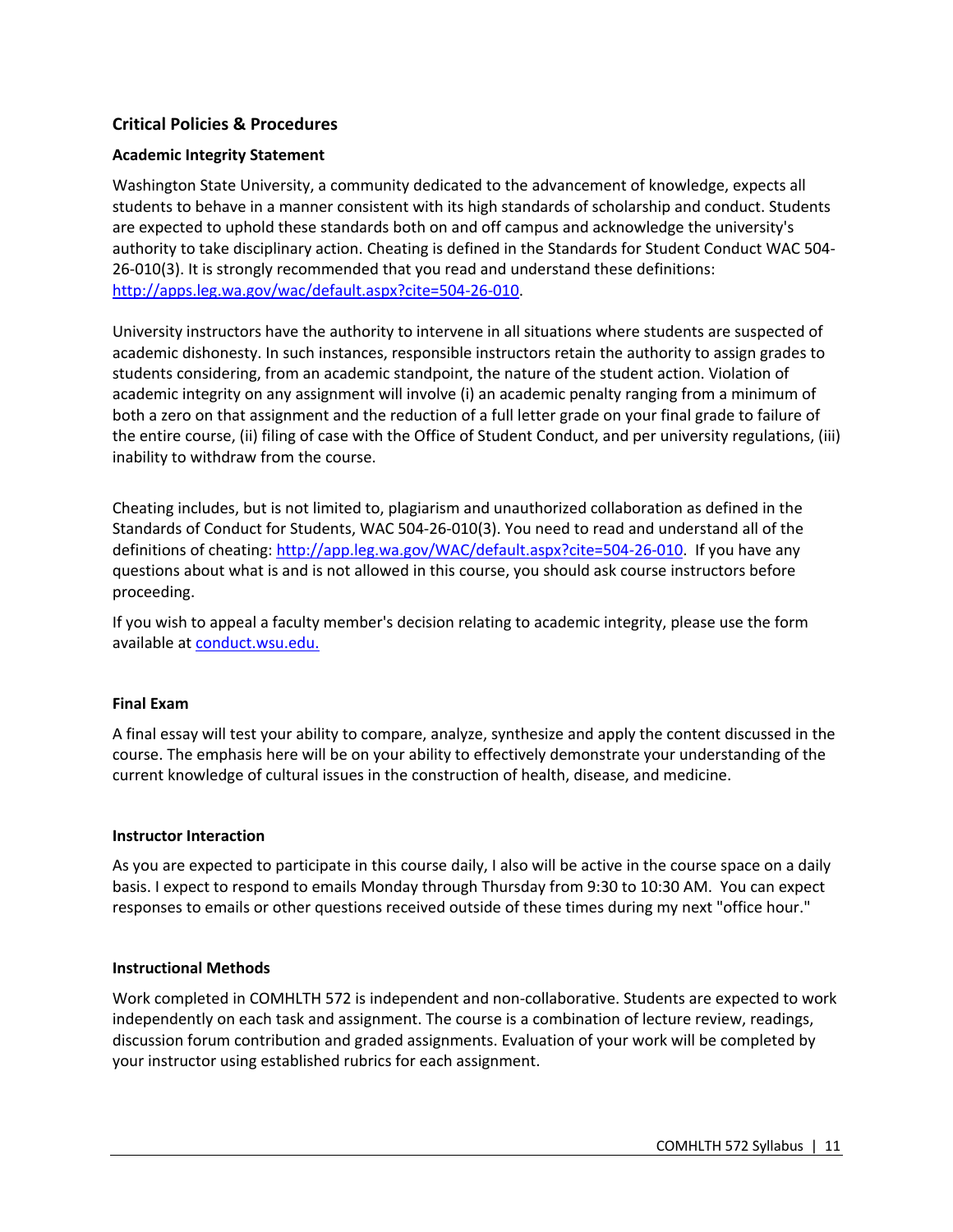## **Late Work Policy**

Late work is **not accepted** in this class.Some consideration, however, might be given (at the discretion of the instructor) if there are extenuating circumstances such as prolonged hospitalization, family death, or extended individual sickness previously discussed. This course requires students to maintain strong organizational skills. It is the student's responsibility to complete all assignments by the due date.

#### **Online Collaboration**

The essence of education is exposure to diverse viewpoints. In your threaded discussion posts, you'll meet students with vastly different opinions and backgrounds. When you don't agree with their views, pause a moment. Weigh their words. You're encouraged to disagree with the substance of others' ideas and opinions but do so with an active sense of respect for one another, and without losing focus on the topic at hand. Personal attacks, inflammatory statements, flaming, trolling, and disruption of the discussion do not have a place in academic discourse.

Your instructors will promote high-quality academic discussions by removing any posts they view as disruptive of the educational process and alerting students whose posts have been removed that they have violated course expectations. Students who continue to misuse the discussion boards after a warning may be subject to removal of access rights, course failure, and referral to the Office of Student Conduct.

Postings must comply with University policy on use of computing resources, including those regarding harassment and discrimination, as well as conform to the Standards of Conduct for Students. Students are encouraged to review the Standards, particularly WAC 504-26-218, 504-26-220, and 504-26-222. Visit the University Website specific to your campus of enrollment for more information.

In certain courses, assessment of discussion posts is part of the final grade. Criteria for evaluating your discussion participation will be explained elsewhere in the course space, if applicable.

## **Reasonable Accommodations**

Reasonable accommodations are available for students with a documented disability. If you have a disability and need accommodations to fully participate in this class, please either visit or call the Access Center (Washington Building 217; 509-335-3417) to schedule an appointment with an Access Advisor. All accommodations MUST be approved through the Access Center.

## **Additional WSU Policies & Procedures**

## **Academic Calendar**

Please review the current Academic Calendar to become familiar with critical deadlines on your campus. Visit the WSU Academic Calendar page: http://www.registrar.wsu.edu/Registrar/Apps/AcadCal.ASPX. and select your home campus from the drop-down menu.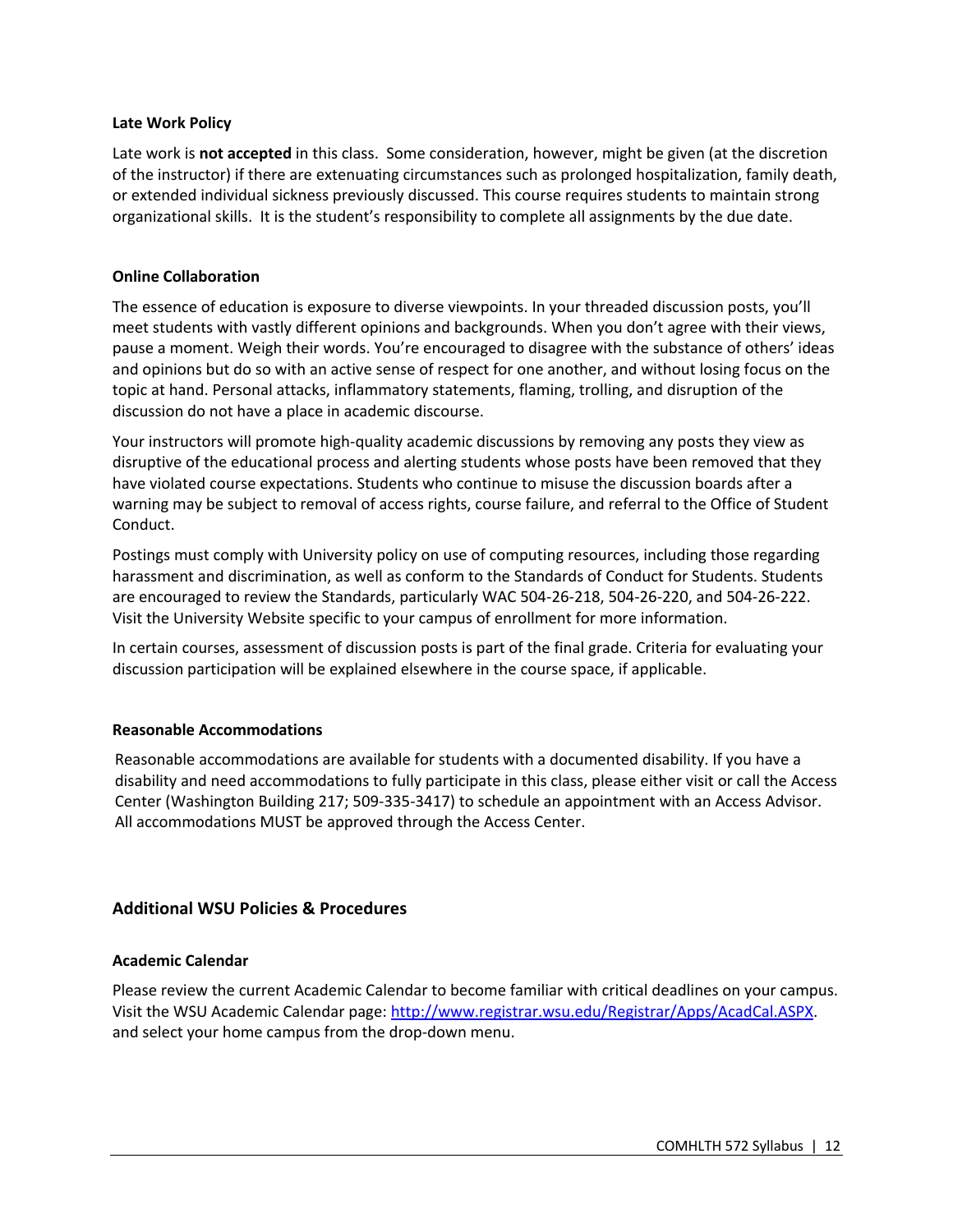## **Academic Complaint Procedures** (Academic Rule 104)

Instructional faculty, chairs, deans, and students should be thoroughly familiar with academic complaint procedures.

A student having complaints about instruction or grading should attempt to resolve those issues directly with the instructor. If that fails, the student should send an email to the instructor using his or her official WSU email account no later than 20 business days following the end of the semester. This email should briefly outline the complaint and be copied to the chairperson of the academic department.

If the complaint is not resolved with the instructor within 20 business days of sending the email, then the student may work directly with the chairperson of the academic department in which the course is offered. The chair's decision shall be rendered within 20 additional business days.

After the chair's decision, the student or the instructor may appeal to the academic college Dean's Office. Complaints must be presented in writing to the college dean within 20 business days of the chair's decision. The written statement should describe the complaint, indicate how it affects the individual or unit, and include the remedy sought from the college dean. The decision of the college dean is the final step and shall be made within 20 business days.

At the campuses other than Pullman, the procedure is identical except that the program leader shall substitute for the department chair, and the campus chancellor or his or her designee shall substitute for the college dean if the department chair and/or the college dean is not located on that campus.

The University Ombudsman is available at any stage for advice or assistance in resolving academic complaints.

Note: Though chairs and deans (and academic area coordinators and campus chancellors) may resolve complaints about instruction and grading, they may not change a final grade without the consent of the instructor, except as provided by Rule 105.

## **Academic Freedom**

WSU supports the faculty's academic freedom, right to freedom of expression, and responsibility to fulfill course objectives that are approved by the Faculty Senate. This is fundamental to who we are as an institution. Along with these rights comes the responsibility to protect the freedom of expression of all members of our community, including students.

"As teachers, professors encourage the free pursuit of learning in their students. They hold before them the best scholarly standards of their disciplines. They demonstrate respect for the student as an individual and adhere to their proper role as intellectual guides and counselors…They protect students' academic freedom." (Source: Faculty Responsibilities section of the WSU Faculty Manual)

"Freedom of expression is recognized as one of the essential elements of academic freedom. On a healthy campus, there is respect for the dignity and worth of all members of the campus community and a concern for the rights of others. …It is the policy of Washington State University to support and promote the rights of all individuals to express their view and opinions for or against actions or ideas in which they have an interest… The above rights exist in equal measure for each member of the University community." (Source: Section IIB of the Faculty Manual - page 14)

At WSU, the faculty has a strong interest in promoting respectful dialogue in the classroom setting. Speech and conduct that disrupts the educational process and creates a hostile environment, as that term is defined in WSU's non-discrimination policy (Executive Policy 15), is not protected. If concerns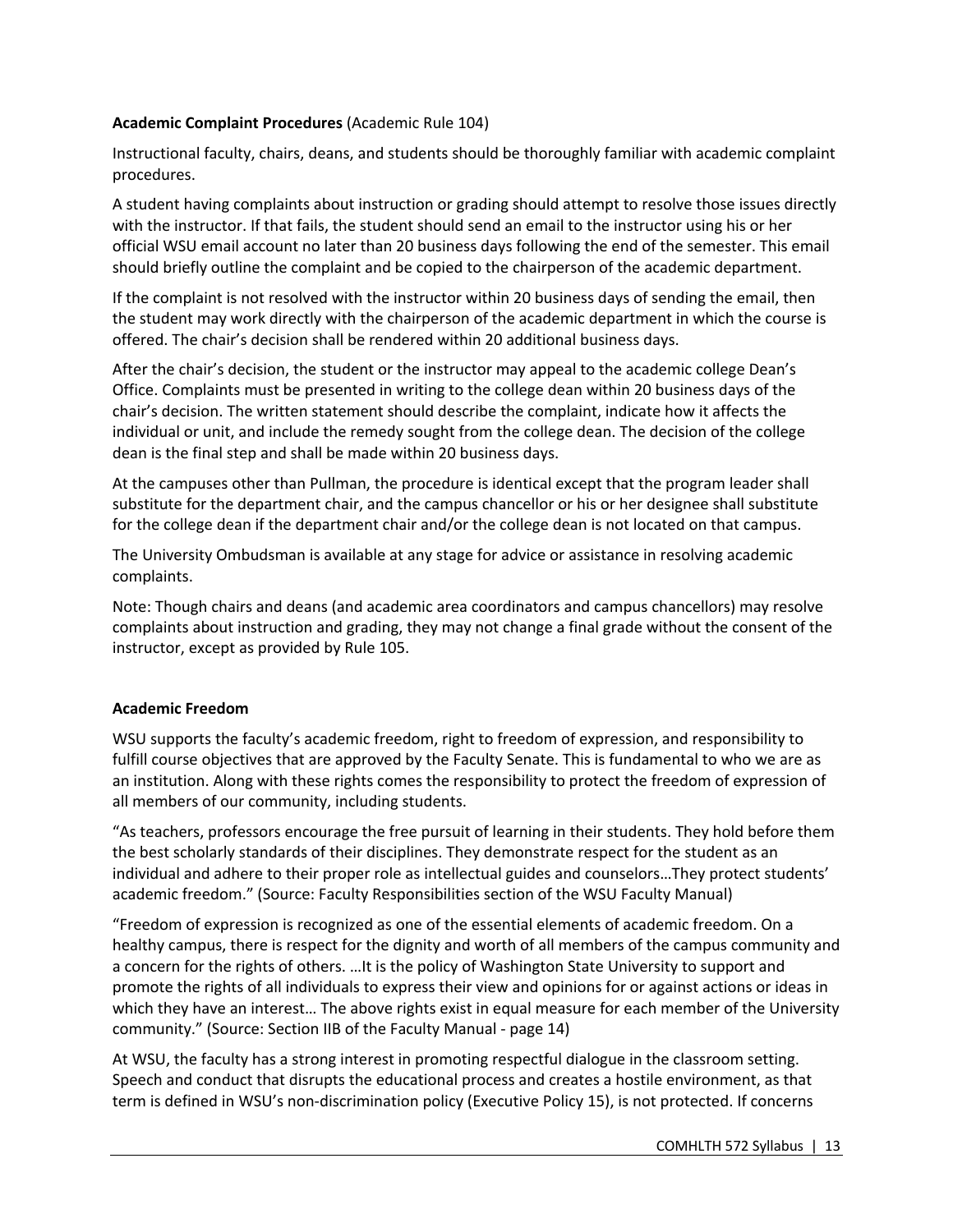arise, faculty will consult the WSU's Office for Equal Opportunity at 509-335-8288 or oeo@wsu.edu. We aim to protect the freedoms and rights of every member of the WSU community and to promote learning about diverse perspectives while ensuring that students experience a safe, constructive learning environment.

## **Academic Regulations**

Students enrolled in online courses are subject to the same University academic regulations as oncampus students. Students may only repeat a course graded C- or below one time at WSU during fall or spring semesters. Additional repeats are allowed from another institution or at WSU during summer terms or by special permission of the academic unit offering the course. Learn more at http://www.catalog.wsu.edu/General/AcademicRegulations/ListBy/73.

## **Appeals:** Student Appeals Process

"The Appeals Board is composed of employees who review a decision made by the University Conduct Board, or a conduct officer, that a student violated the University's Standards of Conduct for Students. When a student disagrees with a decision of the Conduct Board or a conduct officer, he/she may appeal the decision to the University Appeals Board." – WSU Office of Student Conduct University Appeals Board

## **Campus and Classroom Safety Statement**

Classroom and campus safety is of paramount importance at Washington State University and is the shared responsibility of the entire campus population. WSU urges students to follow the "Alert, Assess, Act" protocol for all types of emergencies and the "Run, Hide, Fight" response to an active shooter incident. Remain ALERT (through direct observation or emergency notification), ASSESS your specific situation, and ACT in the most appropriate way to assure your own safety (and the safety of others if you are able).

Please sign up for emergency alerts on your account at MyWSU. For more information on this subject, campus safety, and related topics, please view the FBI's Run, Hide, Fight video and visit the WSU safety portal.

## **Copyright**

This syllabus and all course-related materials, presentations, lectures, *etc.* are the intellectual property of the instructors who designed and contributed to the course (or the intellectual property of their references) and may be protected by copyright. Selling class notes through commercial note-taking services, without written advance permission, could be viewed as copyright infringement and/or an academic integrity violation, WAC 504-26-010 (3)(a,b,c,i). Further, the use of University electronic resources (*e.g.,* Blackboard) for commercial purposes, including advertising to other students to buy notes, is a violation of WSU's computer abuses and theft policy (WAC 504-26-218), a violation of WSU's Electronic Communication policy (EP 4), and also violates the terms of use for the Blackboard software program.

Any course-related materials, presentations, lectures, etc. are the instructor's intellectual property and may be protected by copyright. The use of University electronic resources (e.g., Angel) for commercial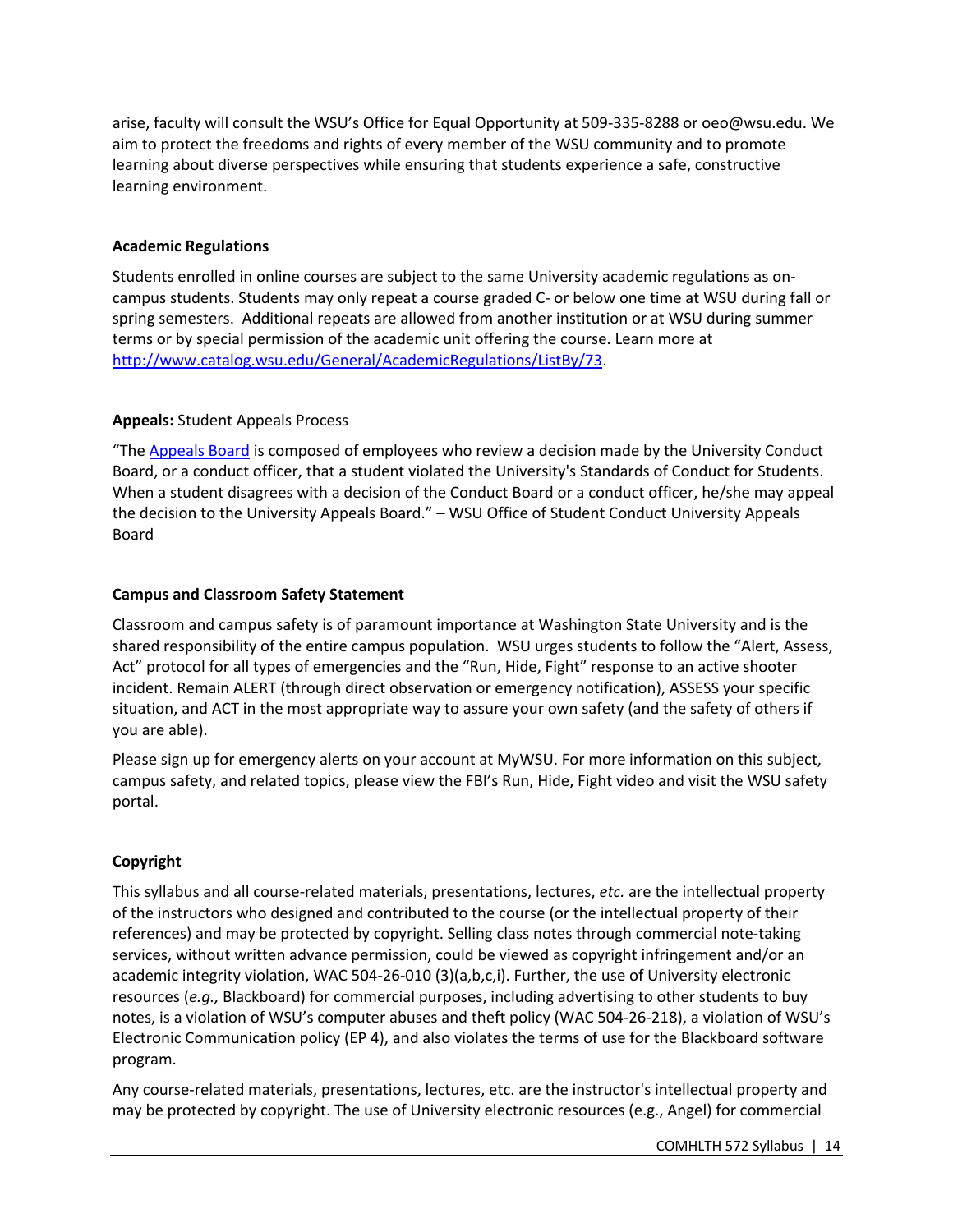purposes, including advertising to other students to buy notes, is a violation of WSU's computer abuses and theft policy (WAC 504-26-218).

## **Critical Thinking**

The ability to think and write critically is an essential skill in many walks of life. Critical thinking skills are developed and refined through practice, self-reflection, and the critique and support of peers and instructors. Throughout this course, you will have many opportunities to exercise your analytical thinking, synthesize information, and apply knowledge to real-life situations. The course developer or your instructor may have provided a critical thinking rubric in this course space, if applicable, to assess your own writing and that of other students. Please review it carefully before completing each activity.

## **Discriminatory Conduct Statement and Employee Reporting Requirements**

Discrimination, including discriminatory harassment, sexual harassment, and sexual misconduct (including stalking, intimate partner violence, and sexual violence) is prohibited at WSU (See WSU Policy Prohibiting Discrimination, Sexual Harassment, and Sexual Misconduct (Executive Policy 15) and WSU Standards of Conduct for Students).

If you feel you have experienced or have witnessed discriminatory conduct, you can contact the WSU Office for Equal Opportunity (OEO) and/or the WSU Title IX Coordinator at 509-335-8288 to discuss resources, including confidential resources, and reporting options. (Visit oeo.wsu.edu for more information).

Most WSU employees, including faculty, who have information regarding sexual harassment or sexual misconduct are required to report the information to OEO or a designated Title IX Coordinator or Liaison. (Visit oeo.wsu.edu/reporting-requirements for more info).

## **Email Policy**

All official WSU email communication **must be sent to students' WSU email address.** Absolutely NO communication will be sent to external addresses (e.g., Yahoo, Gmail, and so forth). We will use either the email within Blackboard or "email.wsu.edu" system.

## **e-Tutoring**

As a WSU student, you have FREE unlimited access to eTutoring.org, a tutoring platform that enables students and tutors to collaborate in an online environment. This is not a course requirement, but simply an available resource that you may utilize as needed. With three ways to access a tutor, you can choose the one that best fits your needs.

- Writing Lab tutors will respond to papers in ANY academic subject, including history, anthropology, sociology, and everything else. If you're working on a paper for ANY of your courses our tutors can help you. Just submit your paper, ask specific questions on the submission form and a tutor will respond within 24-48 hours.
- chat rooms allow students to meet with tutors in one-on-one sessions via a fully interactive, virtual online environment.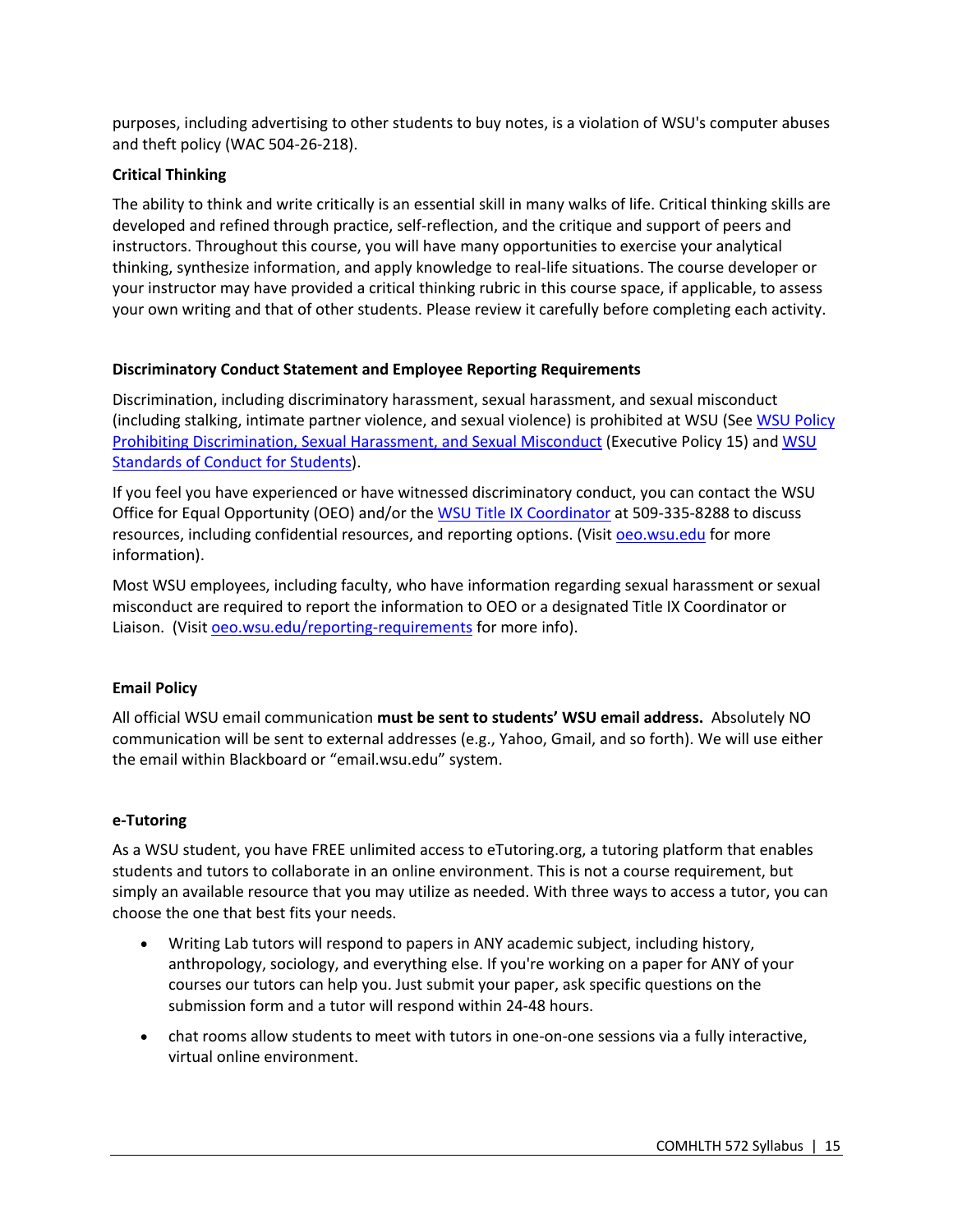• Students can also leave specific questions for an eTutor in any of our subjects by taking advantage of our eQuestions option. Our tutors will respond to your question within 24-48 hours.

The list of available tutoring subjects can be found on the http://etutoring.org/login.cfm?institutionid=176 site. Current subjects include Accounting, Anatomy & Physiology, Biology, Chemistry, Math and Calculus, Medical Coding, MS Office 2007, Physics, Spanish, Statistics, Web Development and Writing!

## **FERPA**

WSU students have legal rights under the Family Educational Rights and Privacy Act (FERPA) for protection of their academic records. For a complete explanation of these rights, visit the URL associated with each home campus in the Academic Regulations section or http://www.registrar.wsu.edu/Registrar/Apps/FERPA.ASPX.

## **GPA, Academic Deficiency & Disenrollment**

GPA: The Graduate School requires that all graduate students maintain a cumulative 3.0 GPA throughout their graduate program. Students who are not able to maintain a 3.0 will be disenrolled from the program.

Academic Deficiency: A student who does not maintain a cumulative 3.0 GPA will be considered academically deficient. A notice of deficiency will be sent to the student from the Graduate School. The student will have the option to request reinstatement, per the Graduate School's instructions. The department will consider reinstatement requests but are not required to request readmission for any students below a 3.0.

Disenrollment: Students who do not maintain a 3.0 GPA and who are academically deficient are subject to disenrollment. If a student submits a request for reinstatement it will be reviewed by the committee. If a reinstatement request is not received by the department the student's program will be terminated. Following termination, if a student wishes to return to the program they will have to go through the application process again.

## **Grade Change Policy**

An instructor may not change a grade after it has been filed with the Registrar, except in the case of clerical error, which the instructor may correct by so certifying to the Registrar. Such change must be approved (signature required) by the chairperson of the department in which the course was offered. Grade corrections must be processed within one year of the end of the term for which the original grade was given. In extenuating circumstances, exceptions to the one-year limit for correction of grade errors may be considered by petition to the Registrar's Office.

## **Incomplete Policy** (Academic Rule 90h)

Incompletes are granted only with permission of the instructor and are subject to the following guidelines: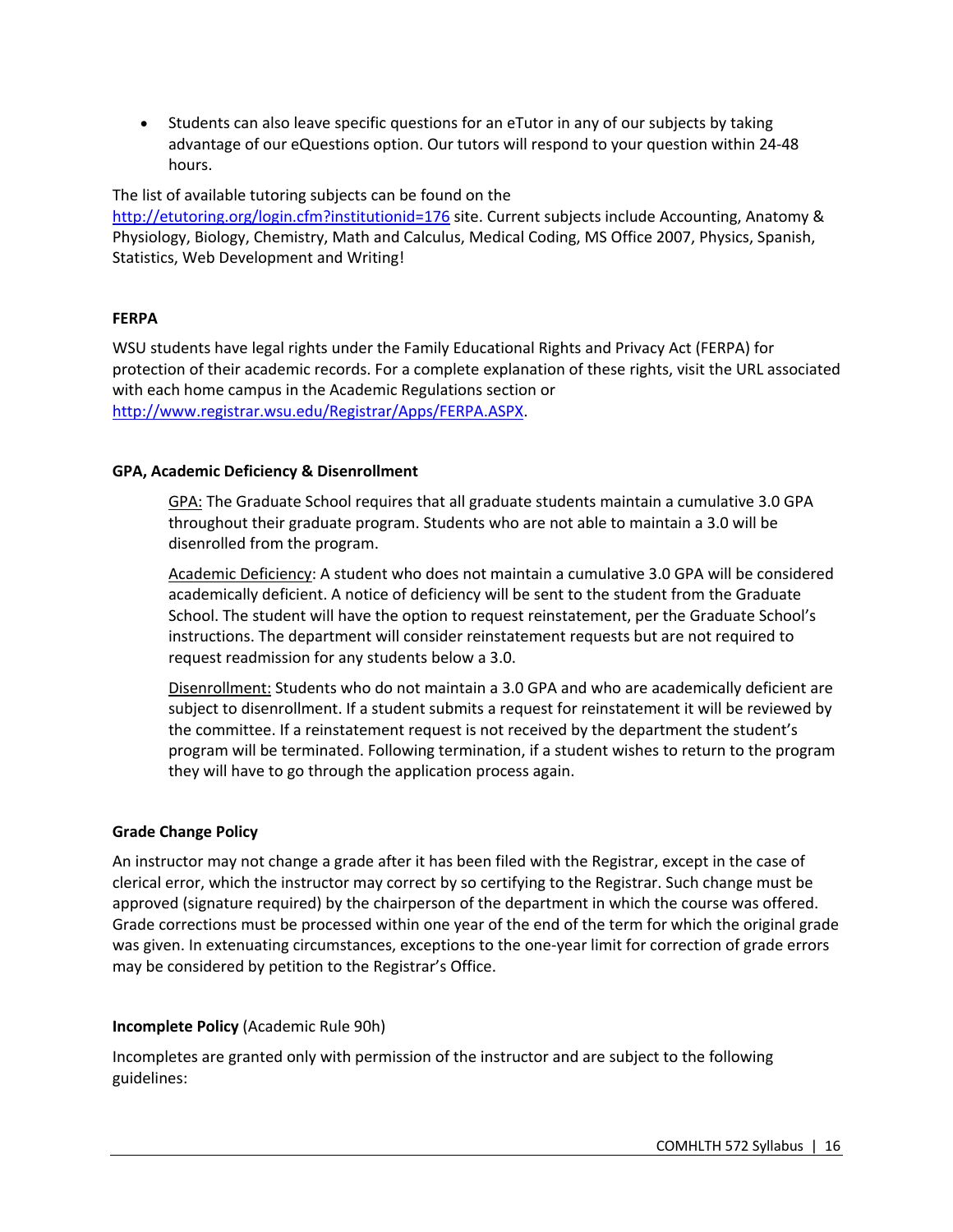- 1. Students must request an incomplete in writing or by e-mail from the instructor before the end of the semester.
- 2. The request must be signed and dated by the student (or identified by student's e-mail address) and must explain the reasons behind the request for the incomplete.
- 3. In order to be considered for an incomplete, **there are two main conditions:**
	- 1. A student must complete a minimum amount of the assigned course work. Specifically, a student must complete 75 percent of the coursework.
	- 2. A student must have a mathematical possibility of passing the class. A passing grade is 60 percent or above for the entire course.
- 4. If extraordinary circumstances (e.g., family emergency, serious illness) are involved and are documented to the instructor's satisfaction, the professor/ instructor retains the discretion to grant an incomplete even if the minimum conditions outlined in item 3 above are not met.

If an incomplete is granted, the standard WSU policy applies (i.e., ALL work must be completed within one full year from the end of the enrollment semester at issue, unless a shorter time is specified by the instructor. Otherwise, an automatic grade of "F," or failing, will be entered on the student's transcript).

## **Intellectual Property**

Syllabi and all course-related materials, presentations, lectures, etc. are the intellectual property of individual faculty (or the intellectual property of their references) and may be protected by copyright. Selling class notes through commercial note-taking services, without instructor written advance permission, could be viewed as copyright infringement and/or an academic integrity violation, WAC 504- 26-010 (3)(a,b,c,i). Further, the use of University electronic resources (e.g., Blackboard) for commercial purposes, including advertising to other students to buy notes, is a violation of WSU's computer abuses and theft policy (WAC 504-26-218), a violation of WSU's Electronic Communication policy (EP 4), and also violates the terms of use for the Blackboard software program.

Any course-related materials, presentations, lectures, etc. are the instructor's intellectual property and may be protected by copyright. The use of University electronic resources (e.g., Angel) for commercial purposes, including advertising to other students to buy notes, is a violation of WSU's computer abuses and theft policy (WAC 504-26-218).

## **Library Support**

All students enrolled in Washington State University online courses can use the WSU Libraries online databases and receive reference and research assistance from their home campus. Students can also borrow books and other circulating material and access full-text journal articles.

- General Library Links by campus (Review the Libraries' Online Information for more guidance.)
- Online Library Tour for Pullman Campus Undergraduates
- Online Library Tour for WSU Online Campus Students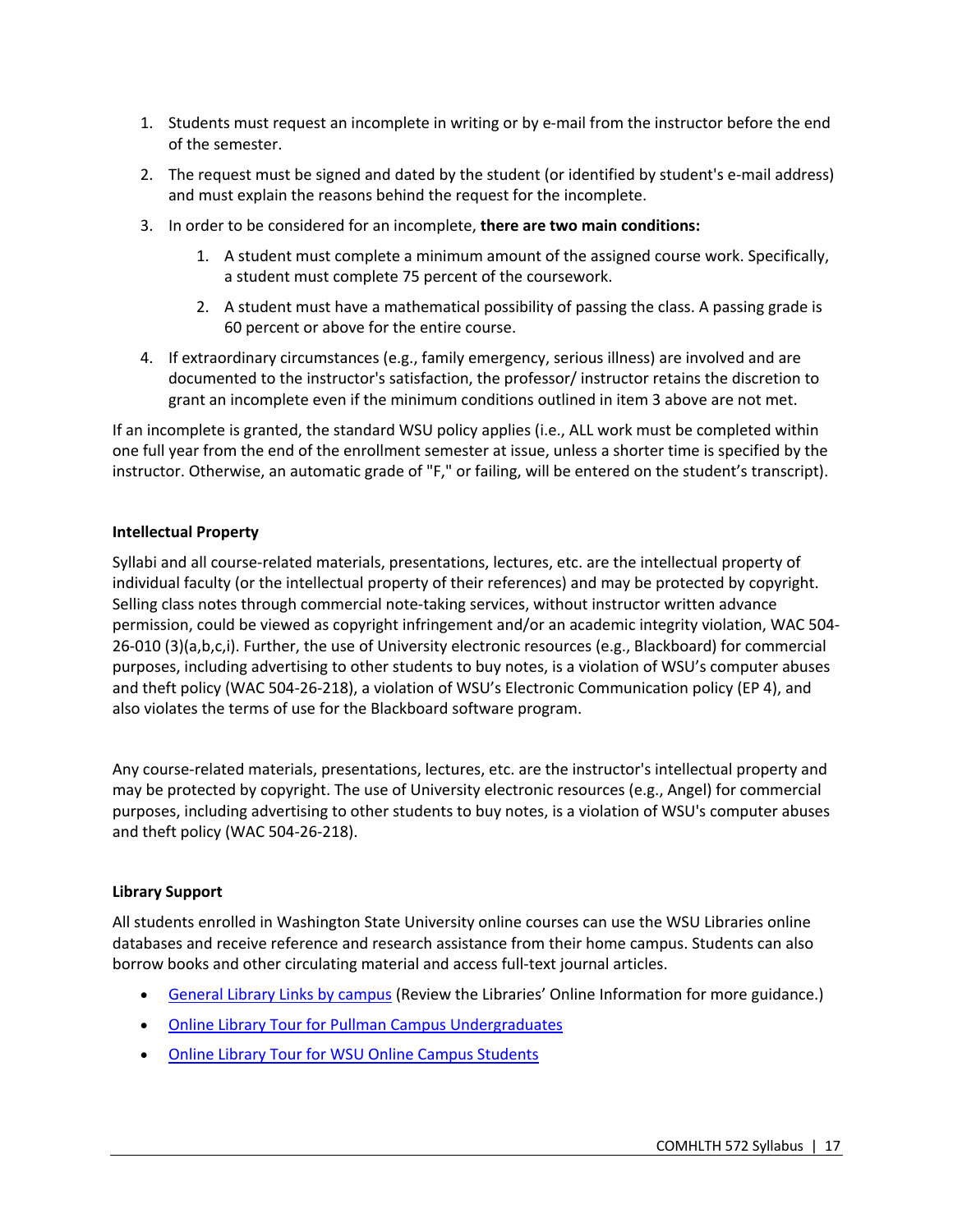## **Netiquette**

Just as in a physical classroom, a good discussion in an online classroom depends on everyone feeling safe and respected. Here are a few tips for creating an educational and enjoyable discussion space:

- It is difficult to "read" emotion in online discussions be clear, use emoticons or concisely express your feelings
- Use of capitals sends the message that YOU ARE SHOUTING!
- Give positive feedback (good idea, thanks), be polite, and avoid hostile or curt comments, stereotypes, and labels.
- Apply the same standards you would follow in a face-to-face classroom discussion.
- Maintain a sense of dignity and decorum (class is not the same place as your Facebook account or your email).
- Argue not with emotion but with knowledge, facts, authority, and reason.

For more on the Core Rules of Netiquette visit http://coursedesign.colostate.edu/obj/corerulesnet.html

## **Policy Prohibiting Discrimination and Sexual Harassment** (Faculty Manual, p. 31).

This policy expresses WSU's commitment to maintaining an environment free from discrimination, including sexual harassment. This policy applies to all students, faculty, staff, or others having an association with the University.

## **Student Privacy**

As a University student, you have legal rights under the Family Educational Rights and Privacy Act (FERPA) for protection of your academic records. For a complete explanation of these rights, visit the URL associated with your home campus in the Academic Regulations section or http://www.registrar.wsu.edu/Registrar/Apps/FERPA.ASPX.

## **Technical Support**

If you need technical assistance, please expand the Content folder in the Map menu on the left by clicking the plus sign (+), then select Technical Support.

## **WSU Online Student Support**

The WSU Online Web site (http://online.wsu.edu) has all the non-content and administrative related information you need to be a successful online learner. Log in using your WSU Network ID and password to access your personalized information.

• Student Services information is available to provide assistance with any non-advising administrative questions